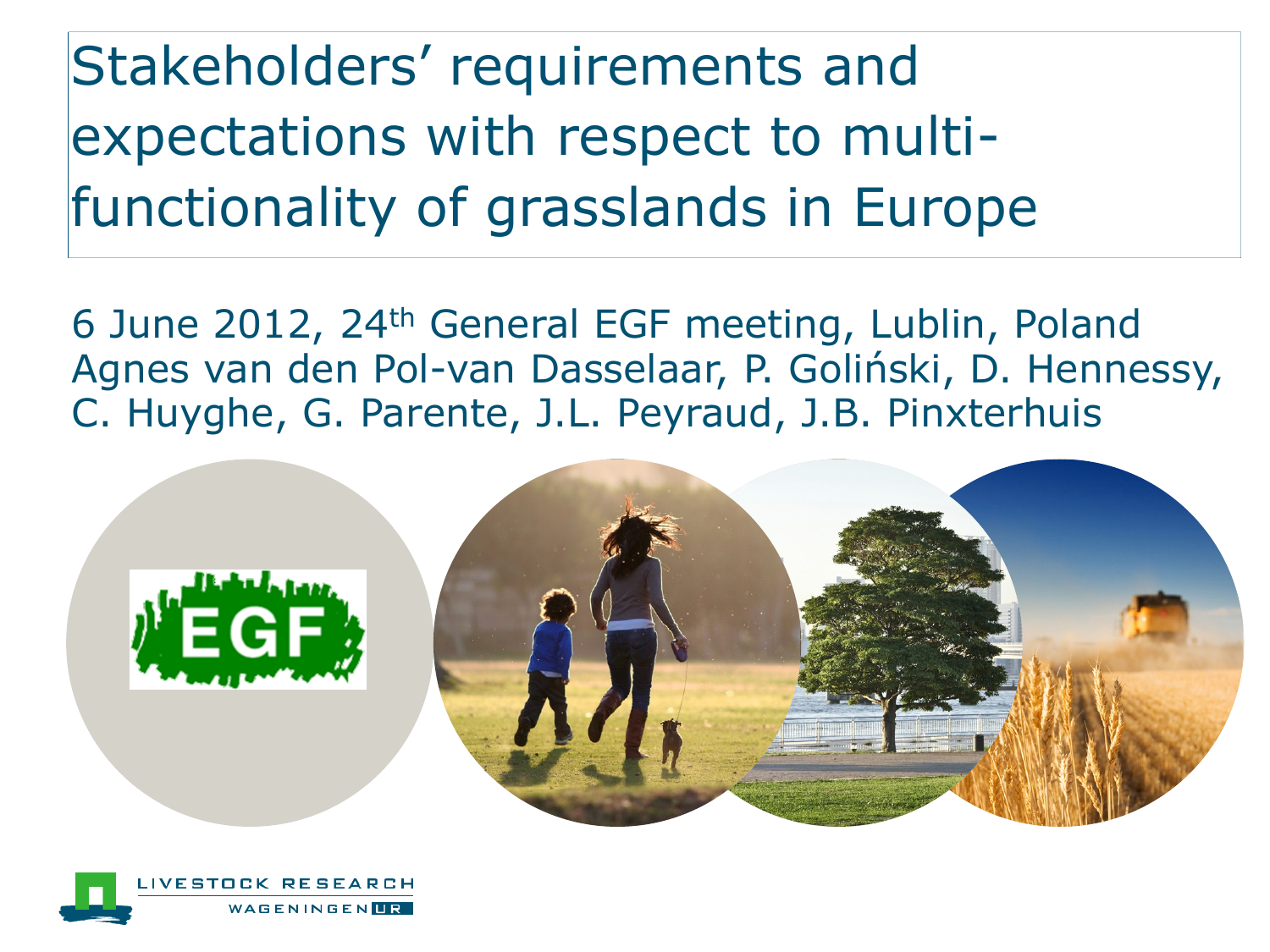- Multi-functionality of grasslands
- **Project MultiSward and stakeholder consultation**
- **International stakeholder meeting**
- First results national stakeholder consultation (webbased questionnaire)
- Conclusions

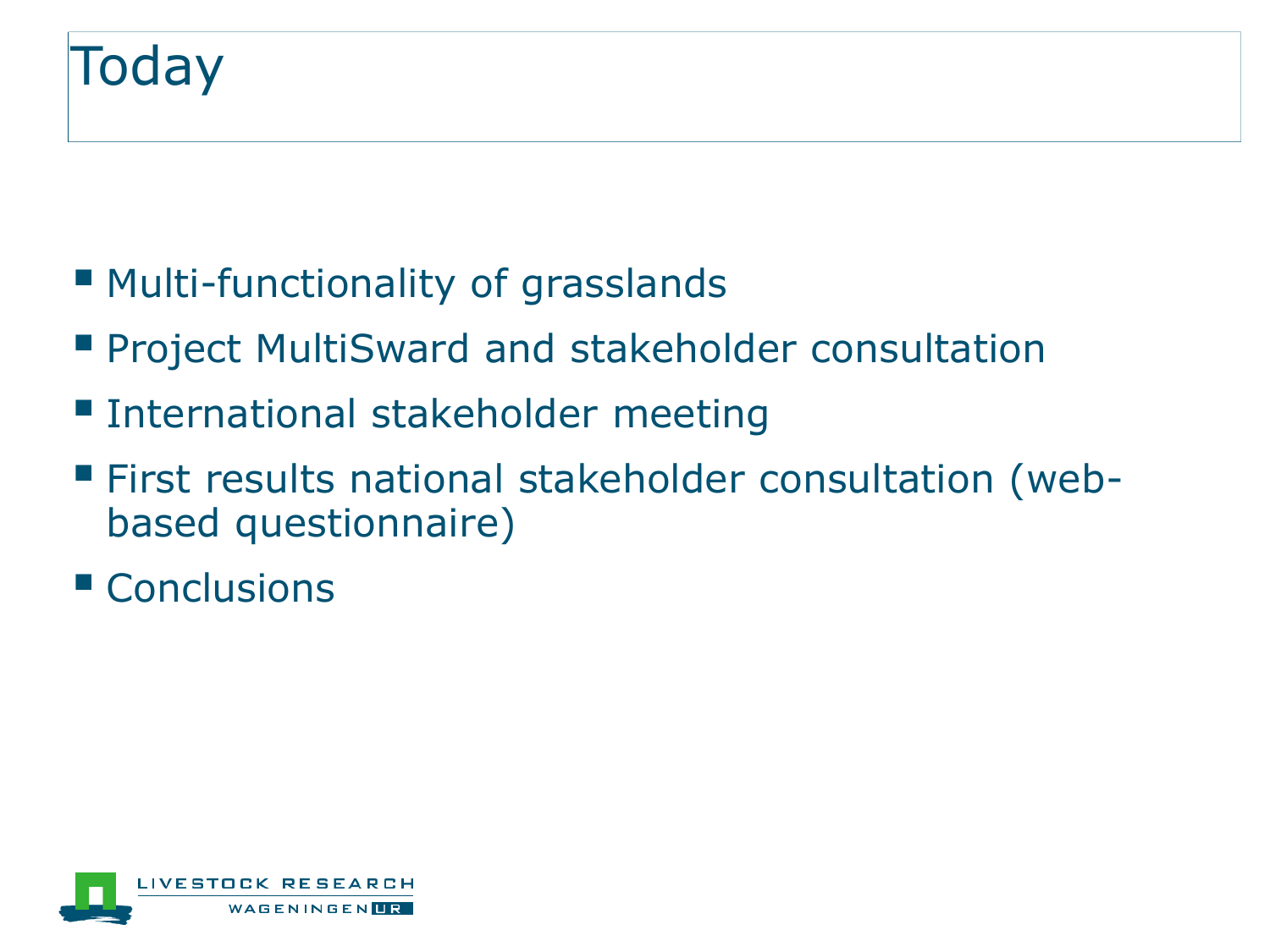# Multifunctional grasslands / services from grassland

- **"** 'Provisioning' services: food, fibre and fuel production
- 'Regulating' services, e.g. carbon sequestration
- 'Supporting' services, e.g. soil formation and protection, nutrient cycling
- 'Cultural' services, e.g. recreation, the aesthetic value of the landscape



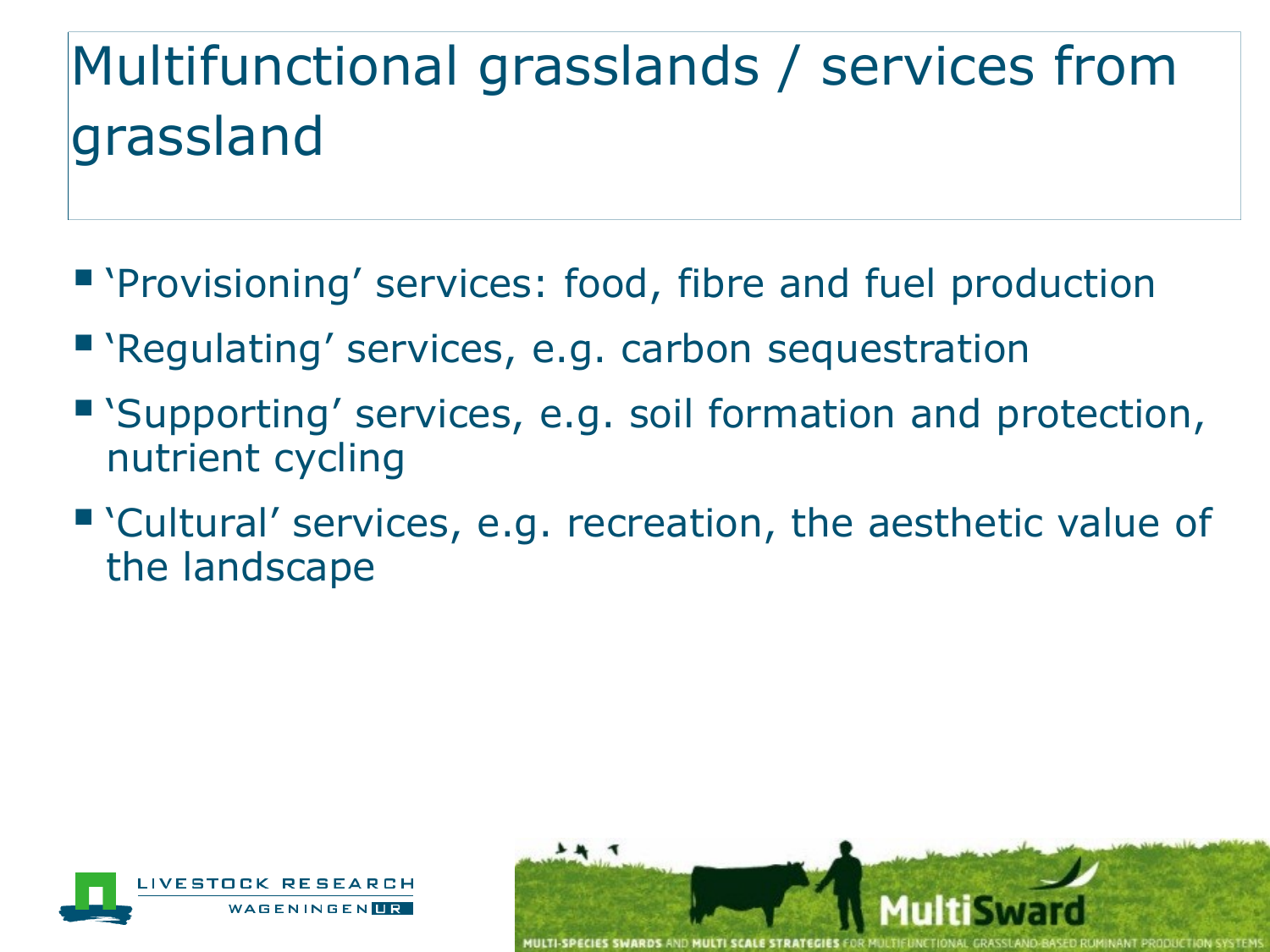## MultiSward (2010-2014)

- **Multisward aims to support developments and** innovations in grassland use and management in different European farming systems, pedoclimatic and socio-economic conditions
- 15 partners in 11 countries
- **MultiSward uses stakeholder participation to improve** the scope for anchoring new developments in grasslands use



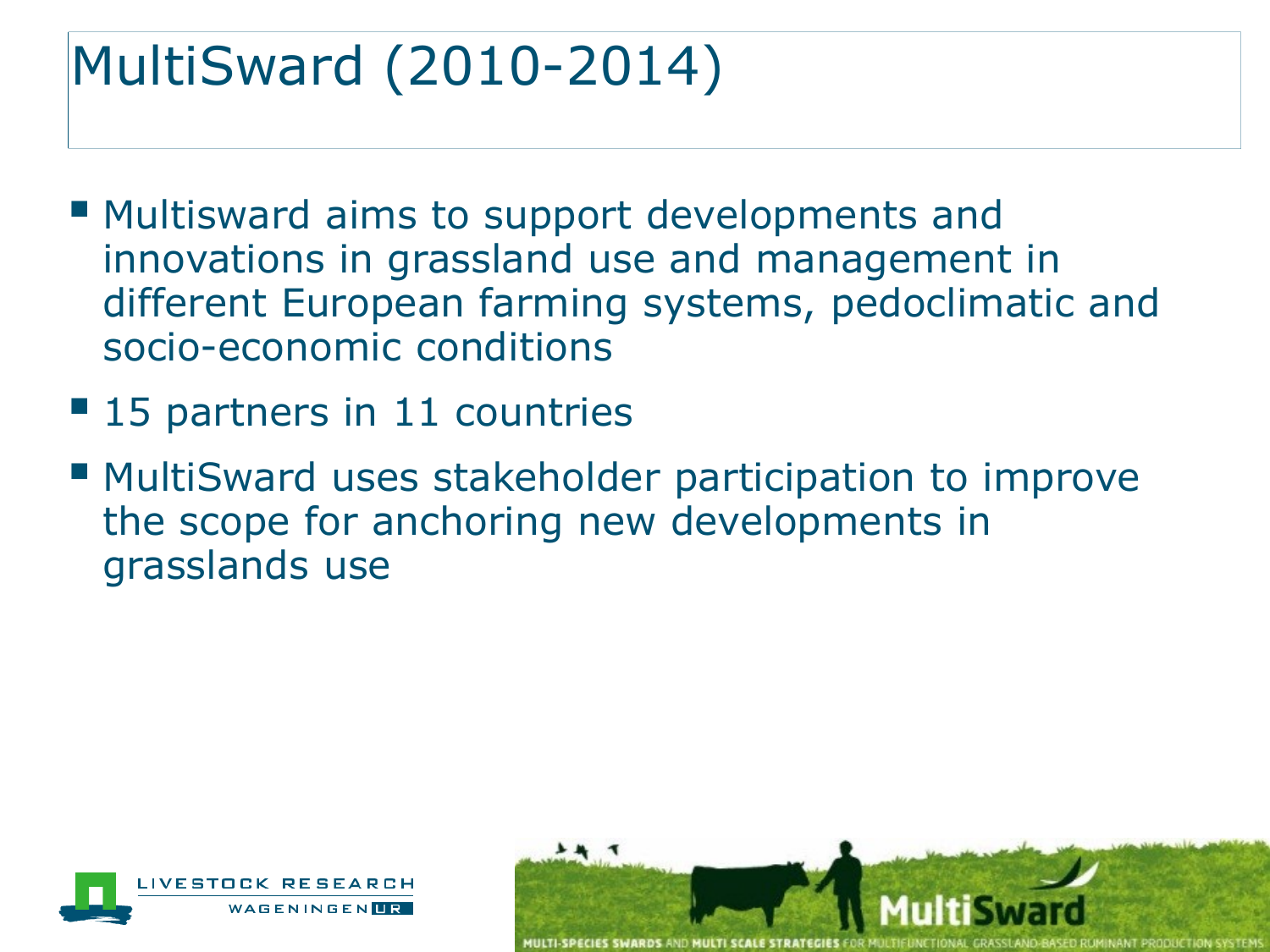#### Aim

■ To determine stakeholder requirements and expectations with respect to multi-functionality of grasslands within Europe





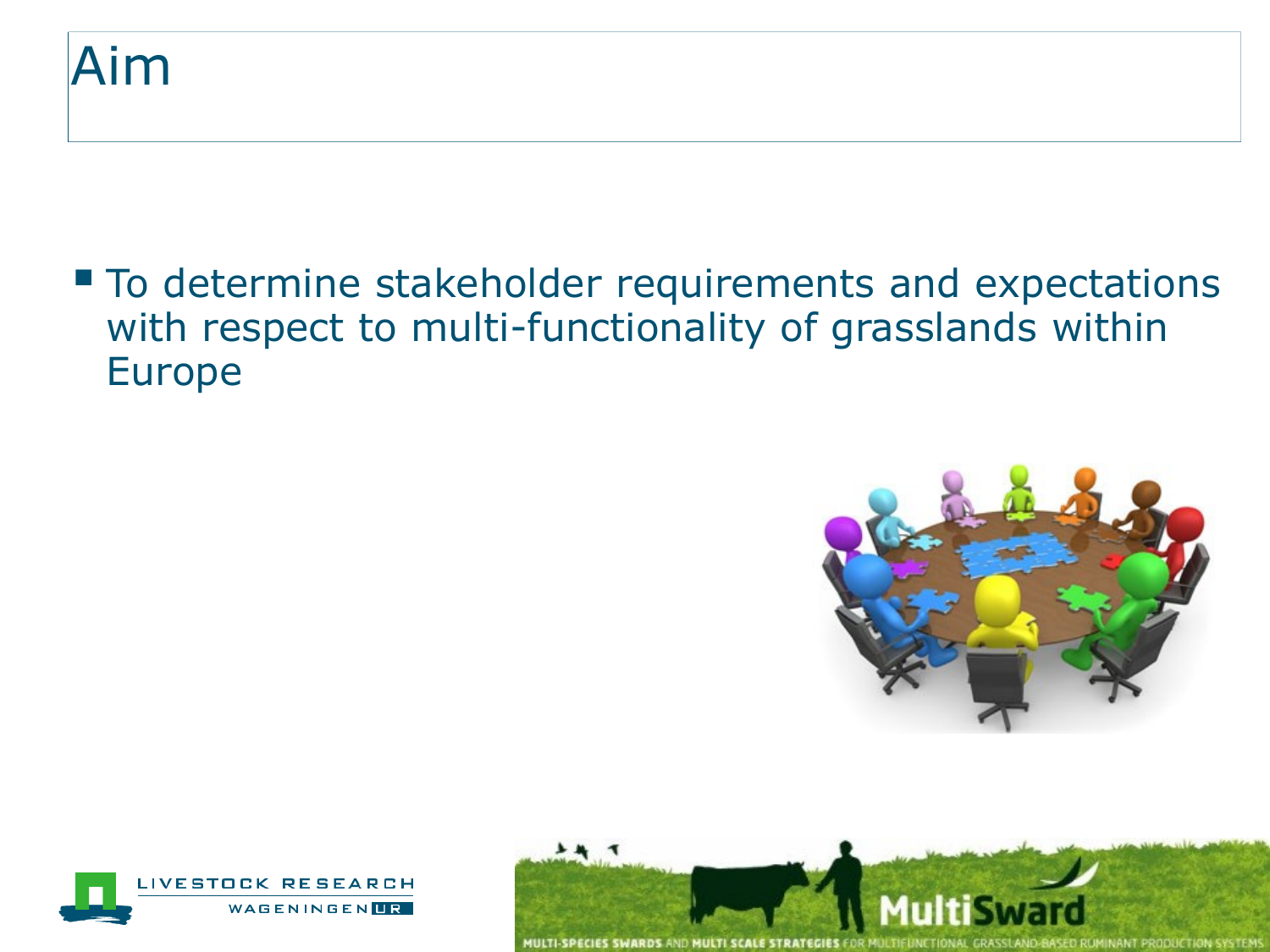### Who are these stakeholders?

#### **Stakeholder analysis**

- Primary producer, policy maker, research and advice most important stakeholders
- Followed by NGO's (nature, environment), industry, education and consumers



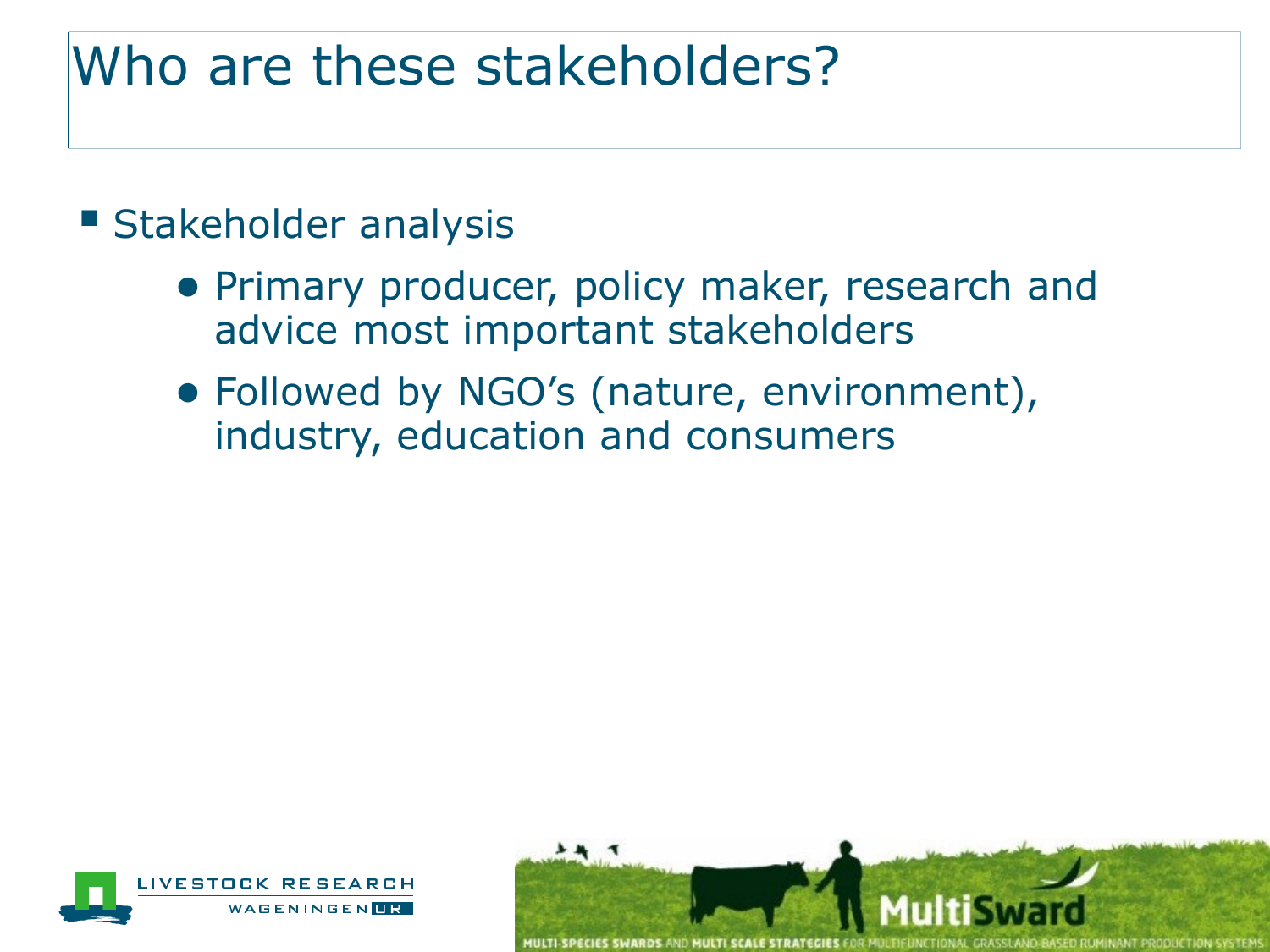### International stakeholder meeting

#### Kiel, 2010 (following EGF)

- Six stakeholder groups: advice, education, farming, industry, policy and research
- **Five European regions: Atlantic, Continental,** Mediterranean, Mountainous and Nordic





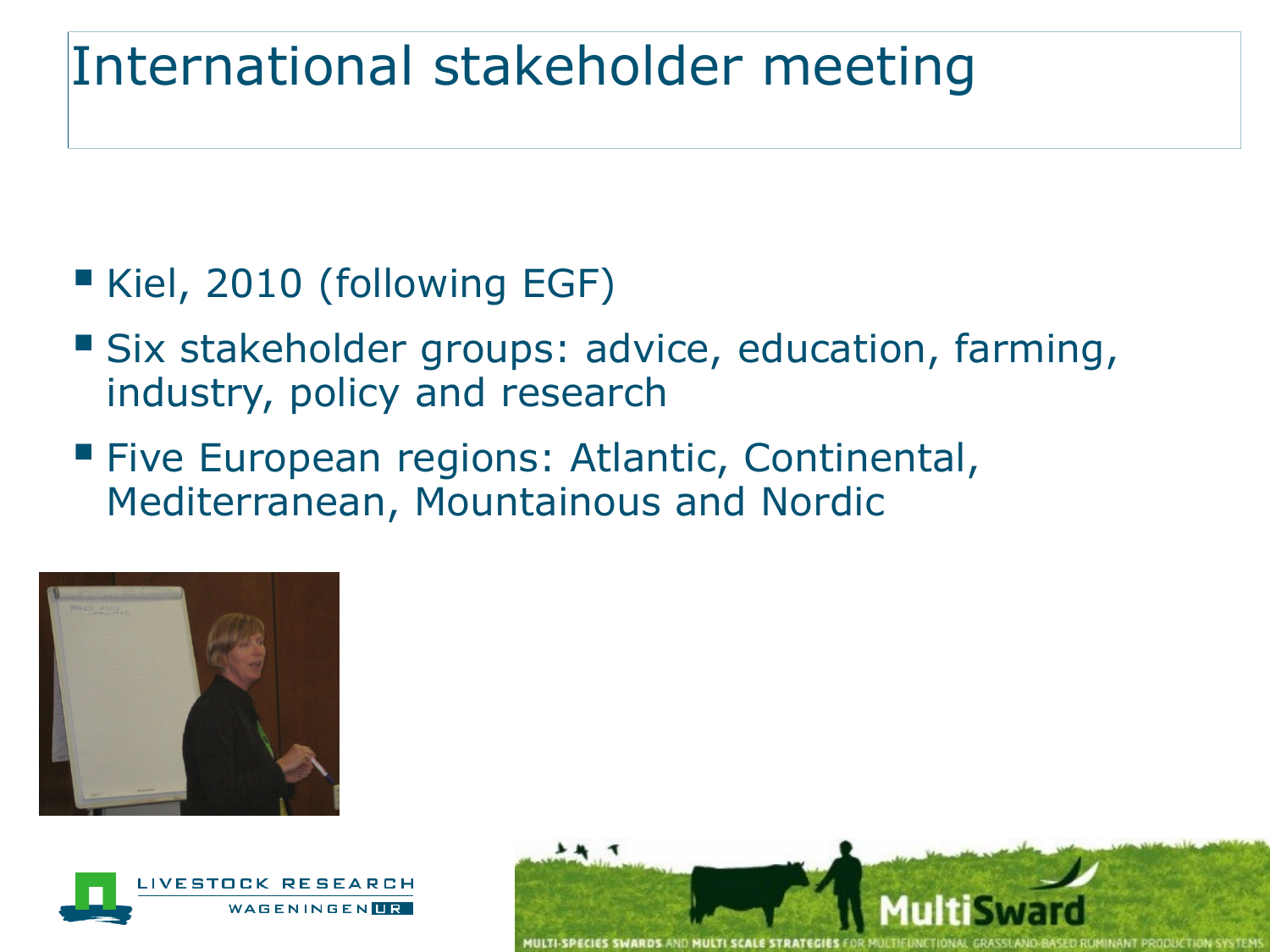# Appreciation of the current and future functions of grasslands in Europe

#### **Economic functions are most important**

- Feed for herbivores to produce meat, milk, wool
- Plant fibre, raw material for bio-energy production
- **Environmental functions place second** 
	- Water quality and quantity
	- Adaptation, mitigation
	- Biodiversity
- Social services (local culture, recreation)



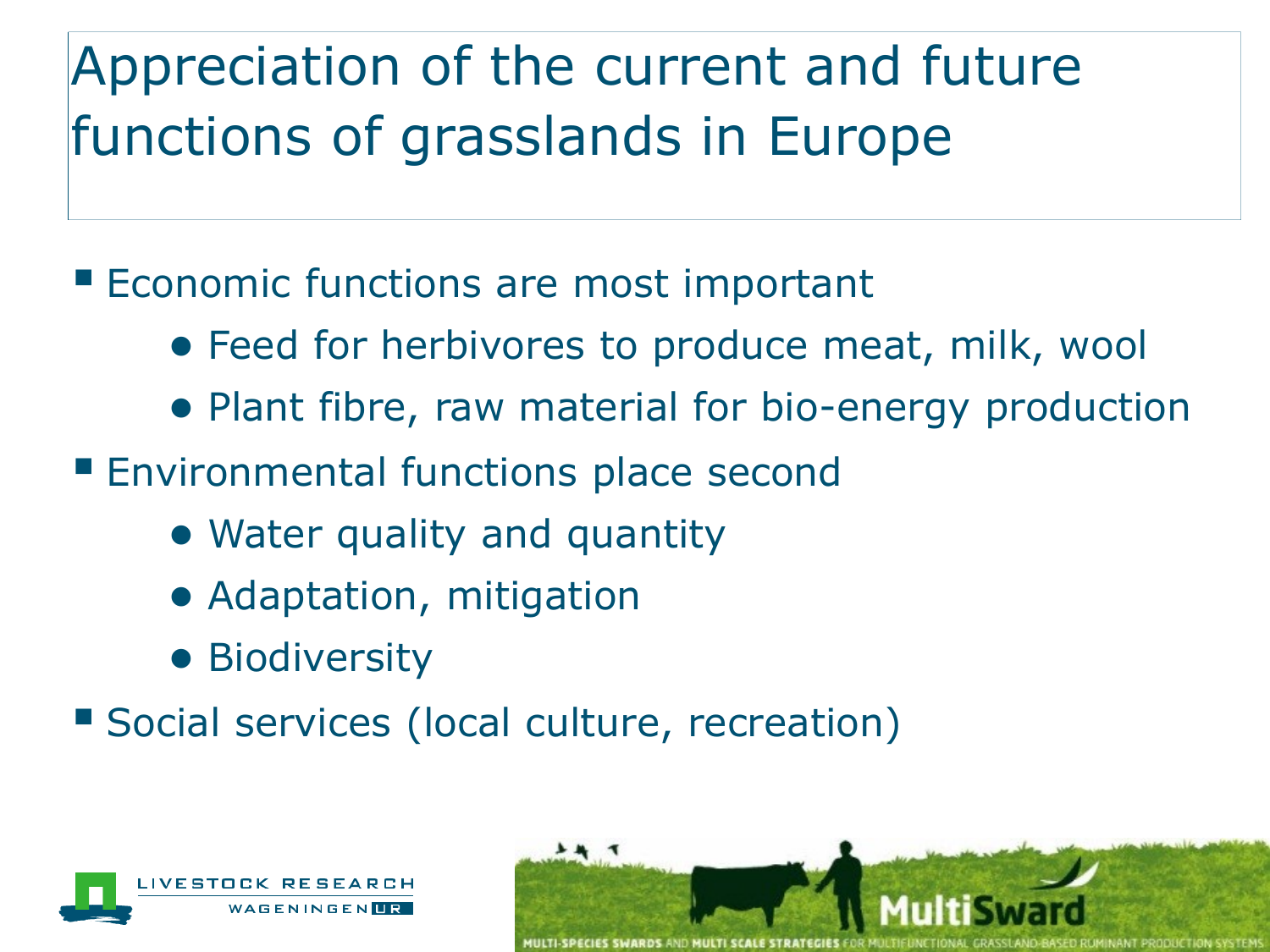## **Questionnaire**

- To determine stakeholder requirements and expectations with respect to multi-functionality of grasslands within Europe
- Web-based (and on paper)
- **Interaction stakeholders Multisward vv**
- **Polish, Dutch, Italian, French, English**



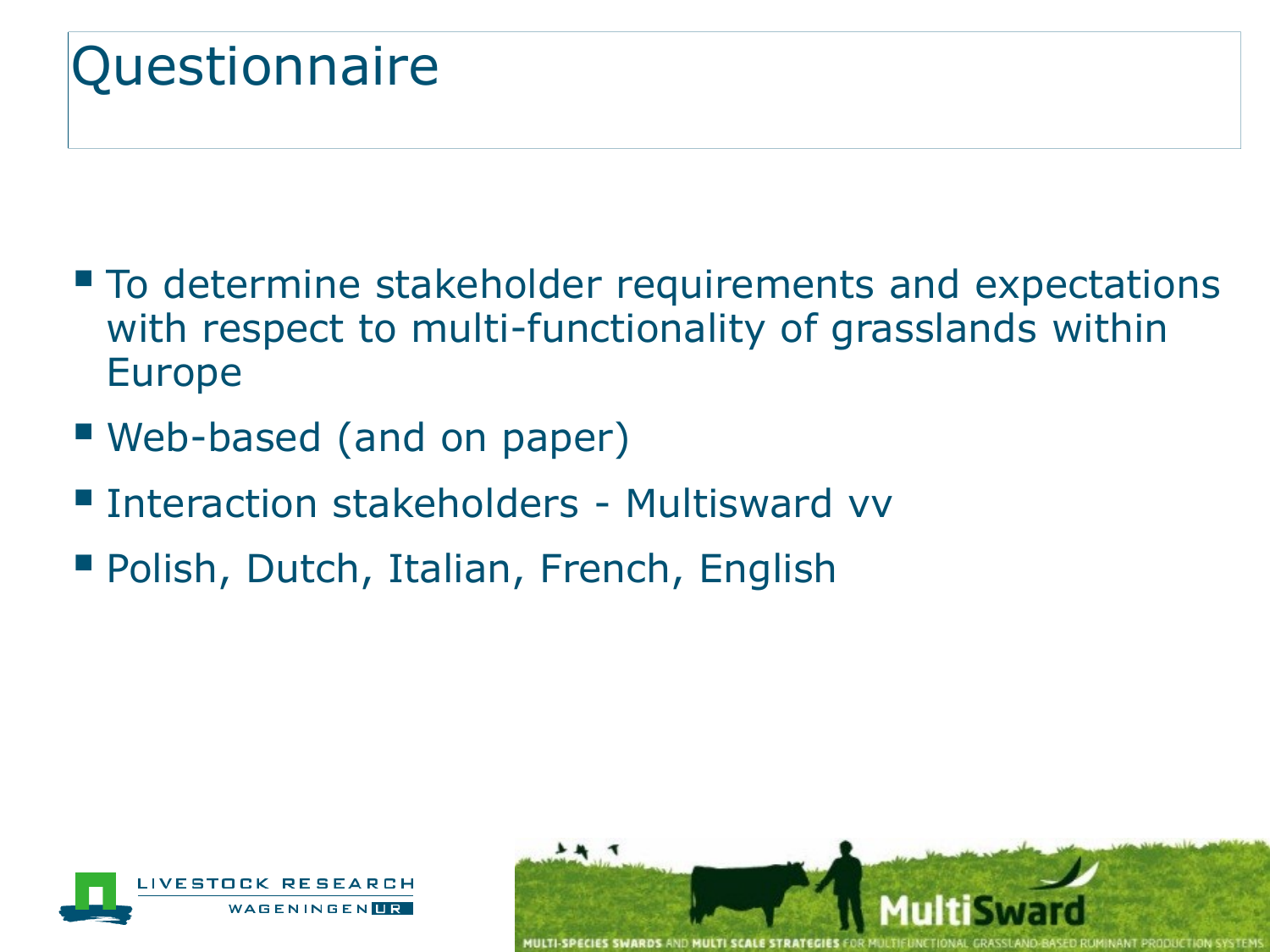## Preliminary results questionnaire

**Number of responses is 163** 

- Please note that these are first results
- Be careful when interpreting !!
- Watch trends
- Each response is valuable in itself



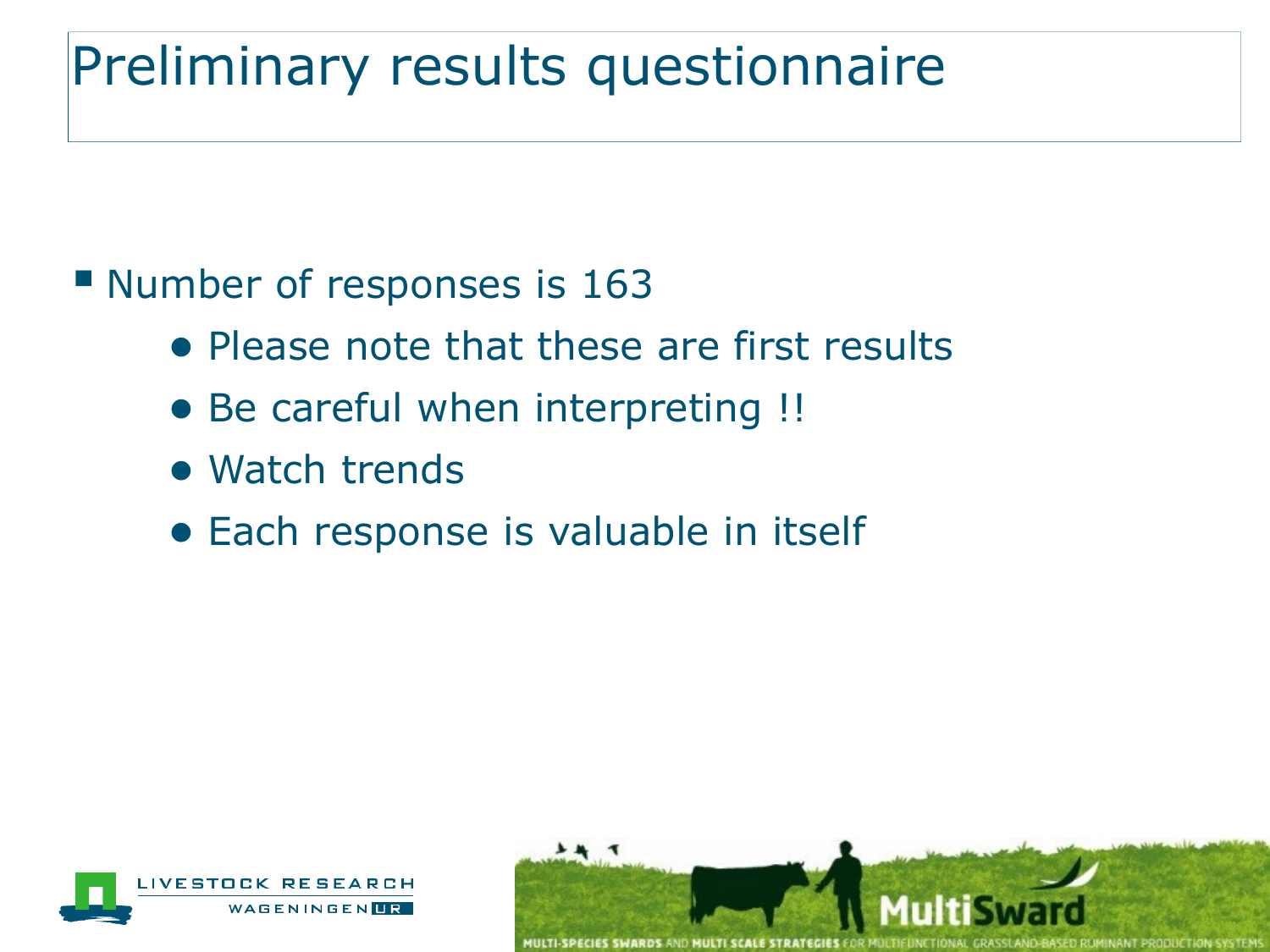## Origin of responses / 5 regional groups





ANT PRODUCTION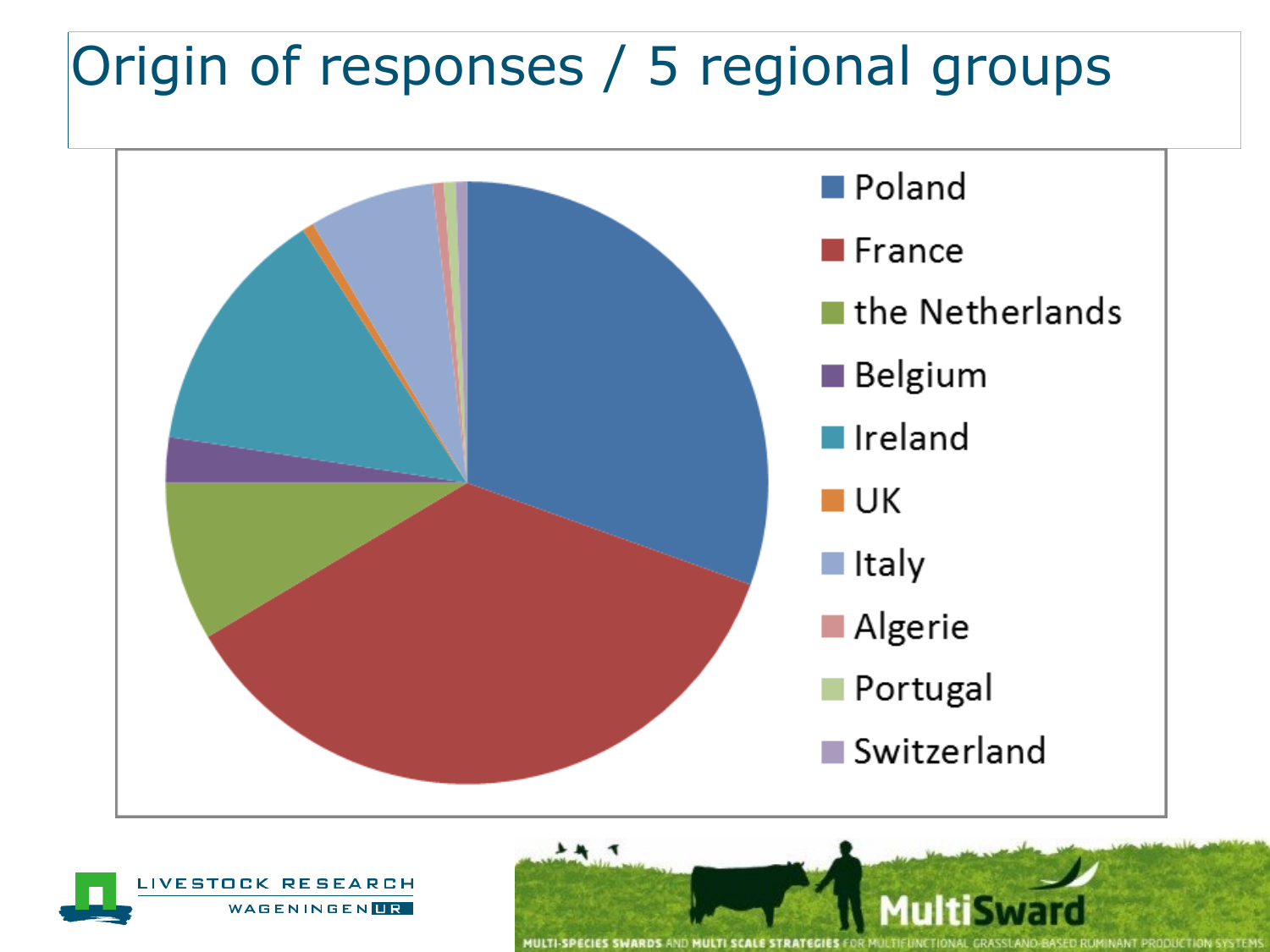### Origin of responses / 7 stakeholder groups



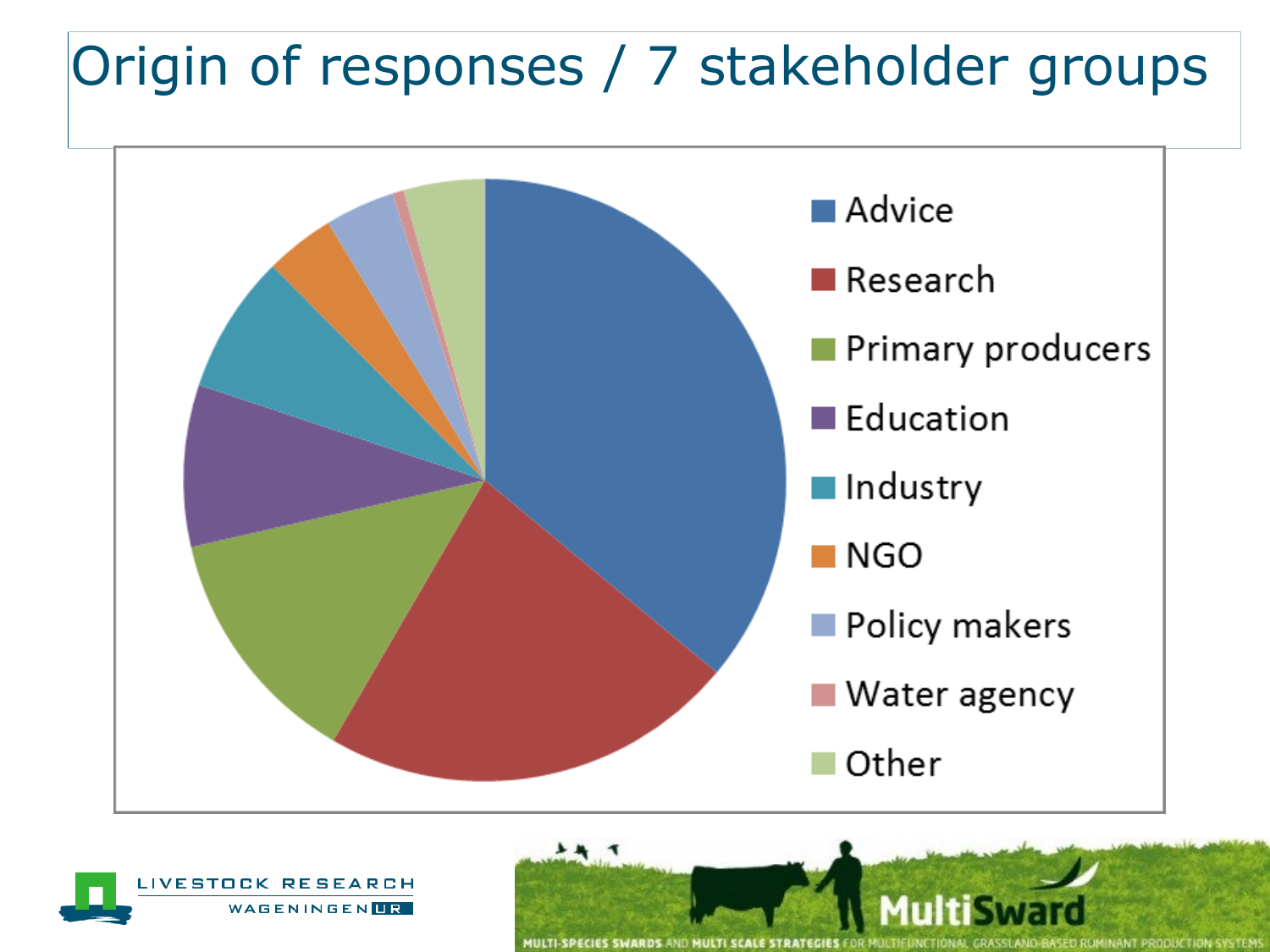# Multifunctional grasslands / services from grasslands

- **"** 'Provisioning' services: food, fibre and fuel production
- 'Regulating' services, e.g. carbon sequestration
- 'Supporting' services, e.g. soil formation and protection, nutrient cycling
- 'Cultural' services, e.g. recreation, the aesthetic value of the landscape
- **People were asked to divide 10 points**



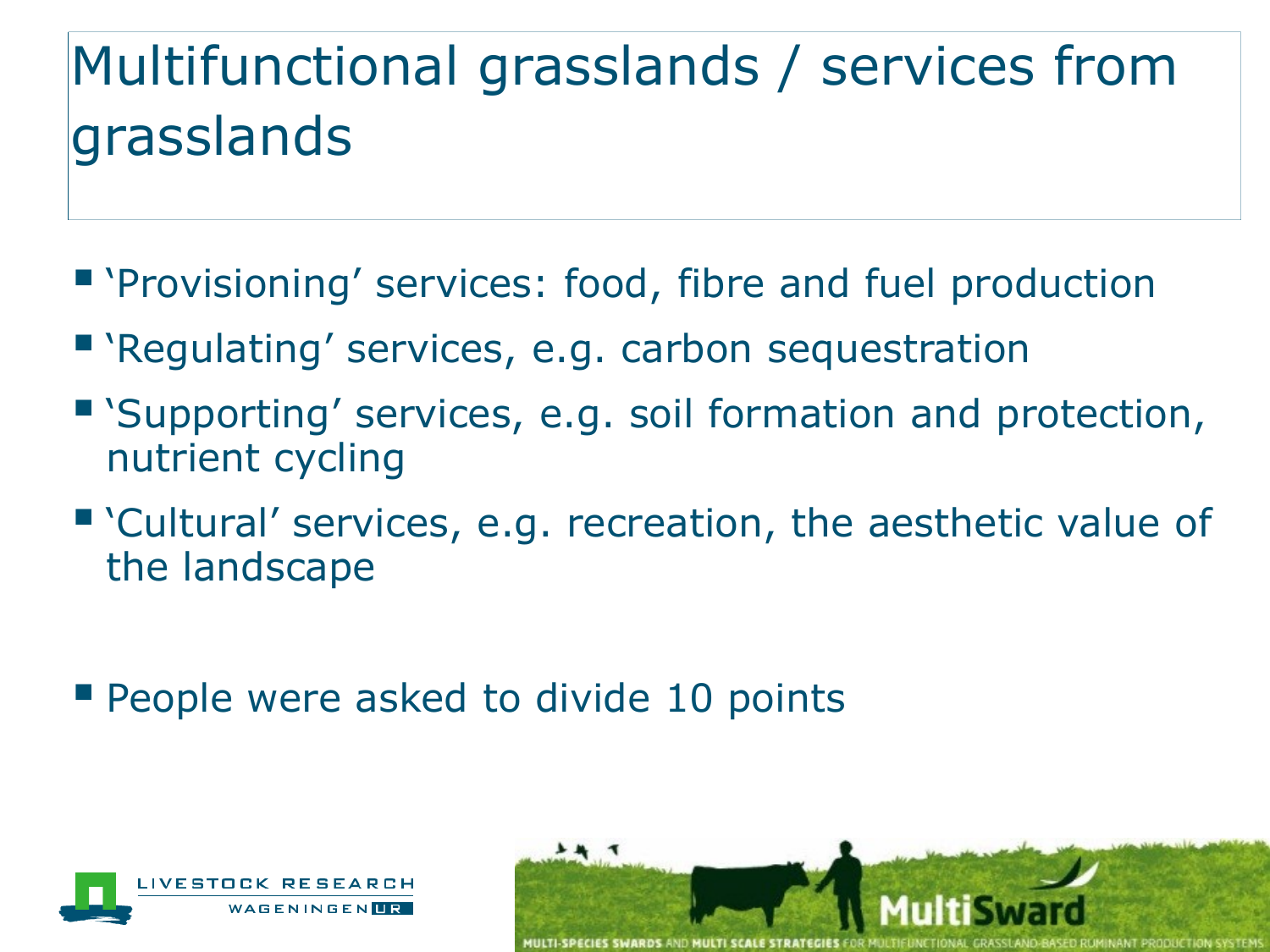



MULTI-SPECIES SWARDS AND MULTI SCALE STRA **D RUMINANT PRODUCTION SYSTEMS** 

77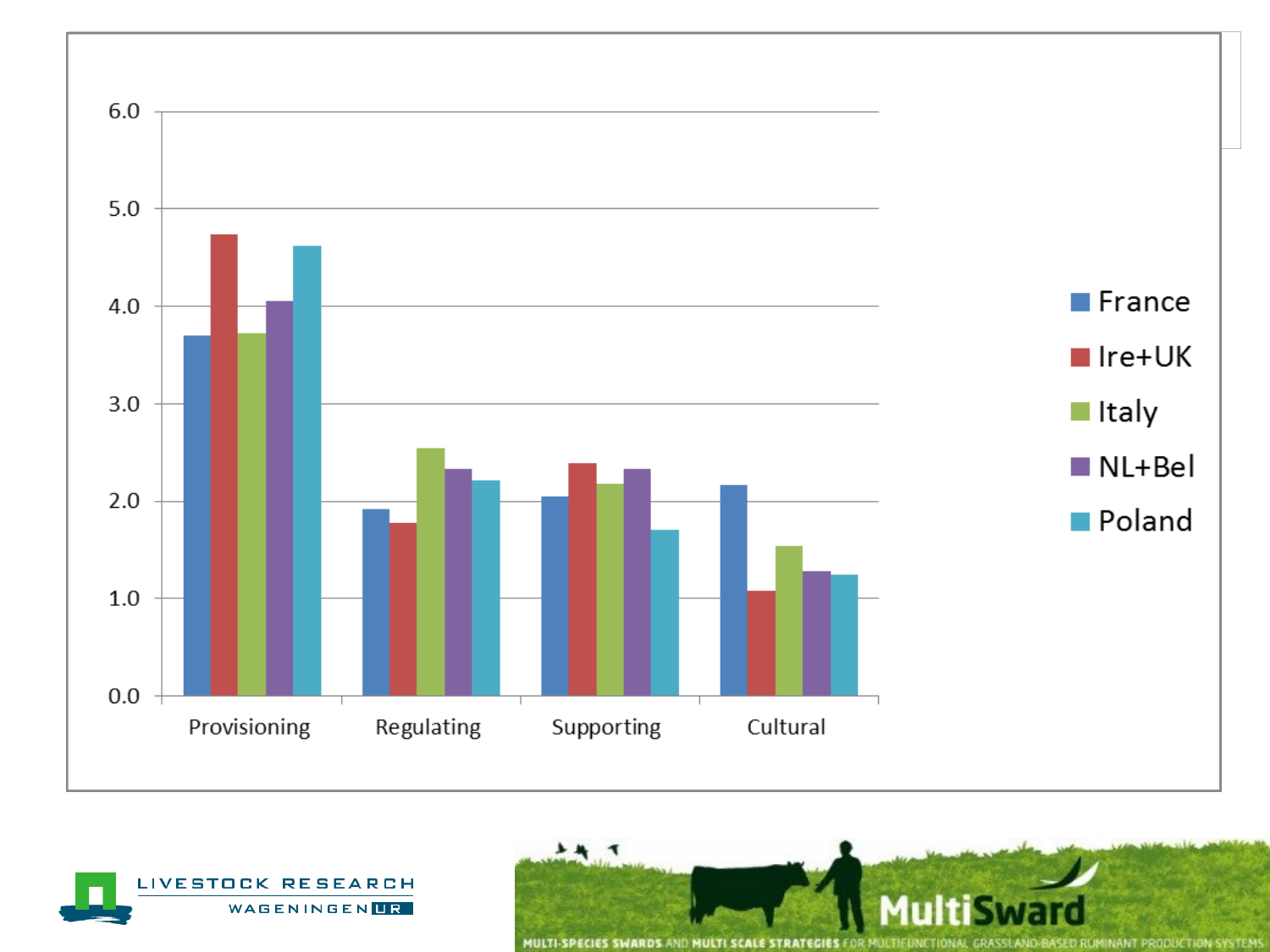

 $\overline{\phantom{a}}$ 



MULTI-SPECIES SWARDS AND MULTI SCALE STRA UMINANT PRODUCTION SYSTEM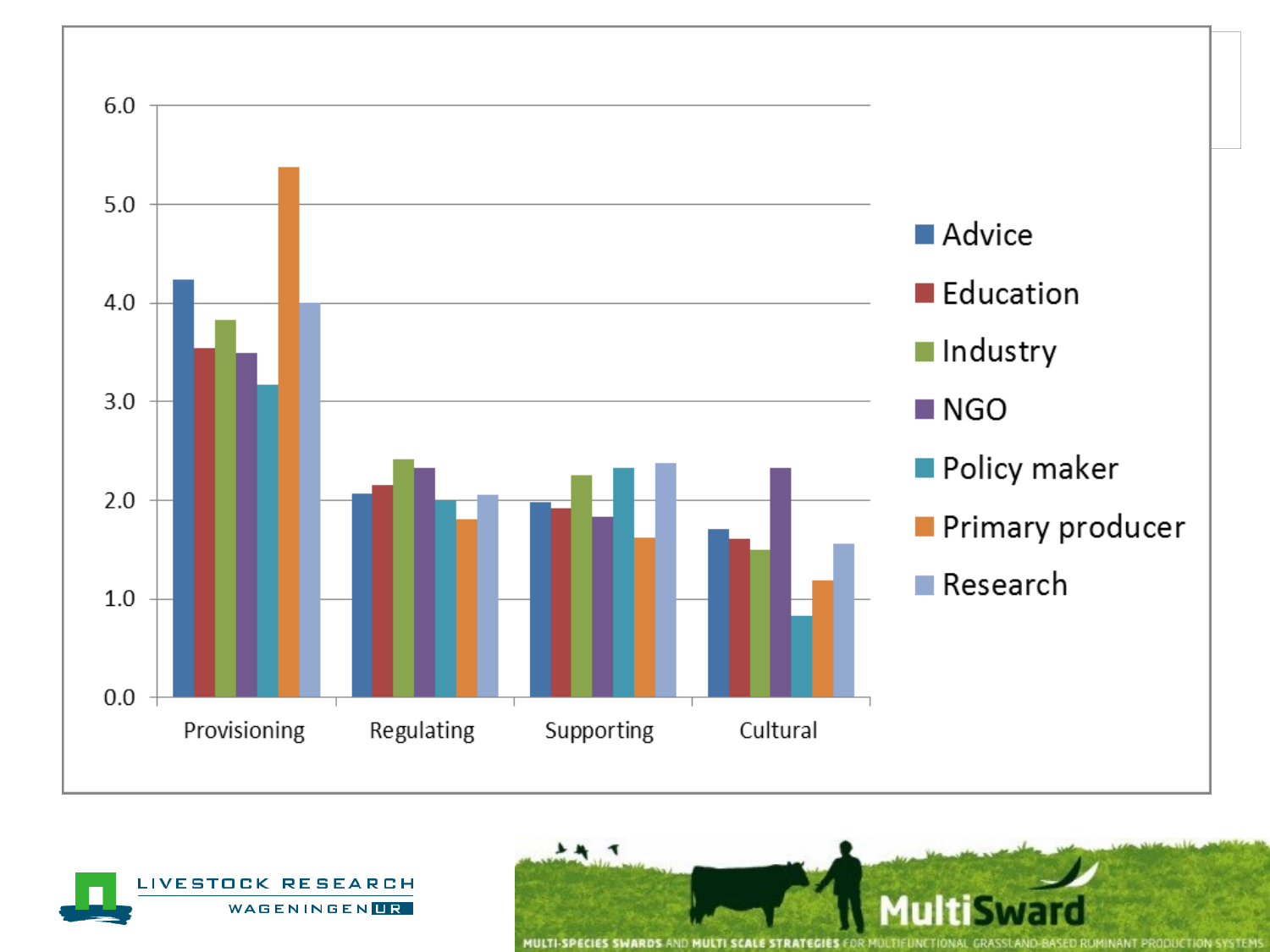## **Conclusions**

- **Stakeholders appreciate the different functions of** grasslands
- **Economic functions are considered the most important** by all stakeholders
- Grassland a valuable resource !



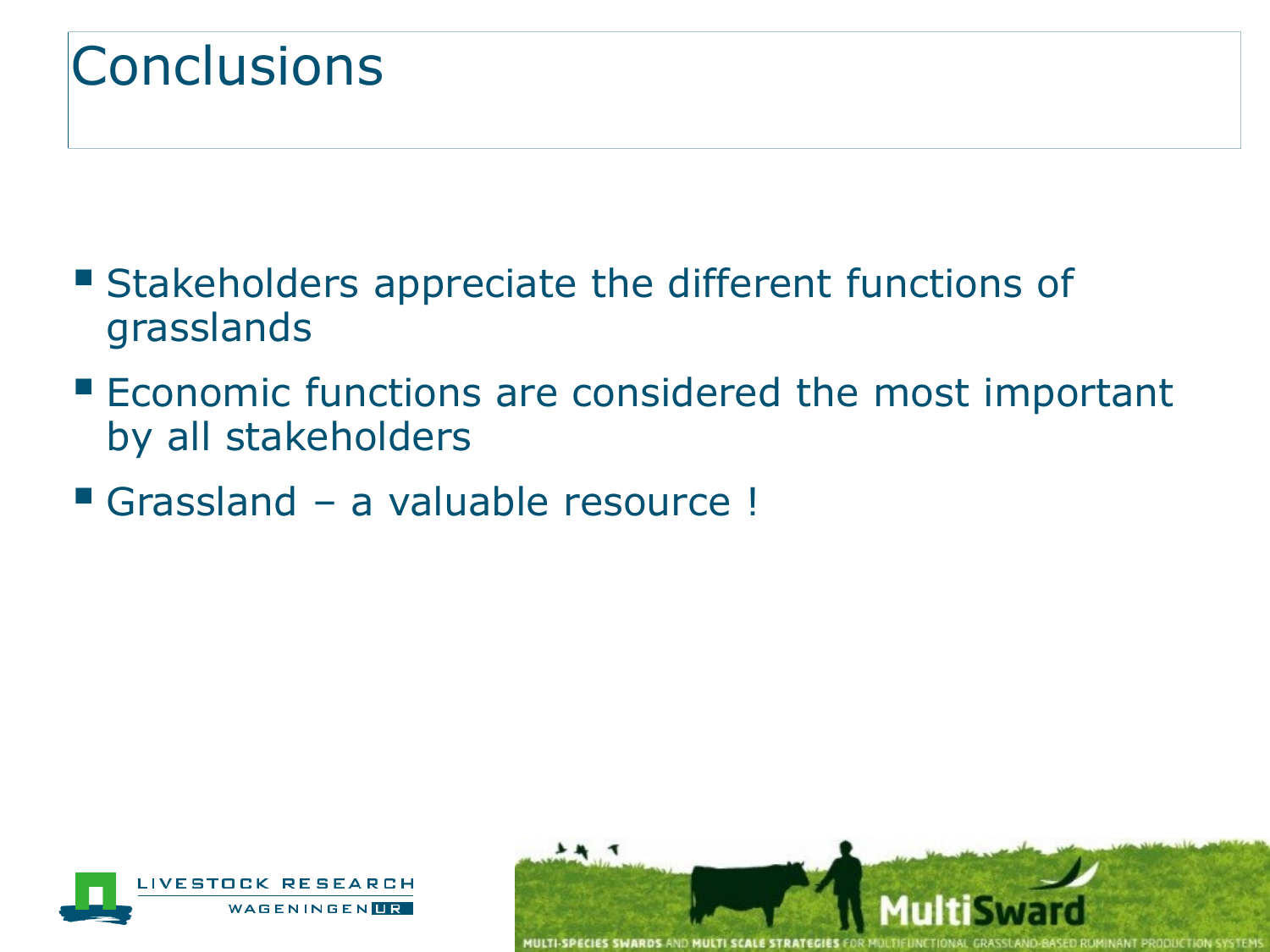# Finally

#### Questionnaire is available in different languages:

- Polish
- Dutch
- Italian
- French
- English
- Coming soon: German
- Available on-line (www.multisward.eu)